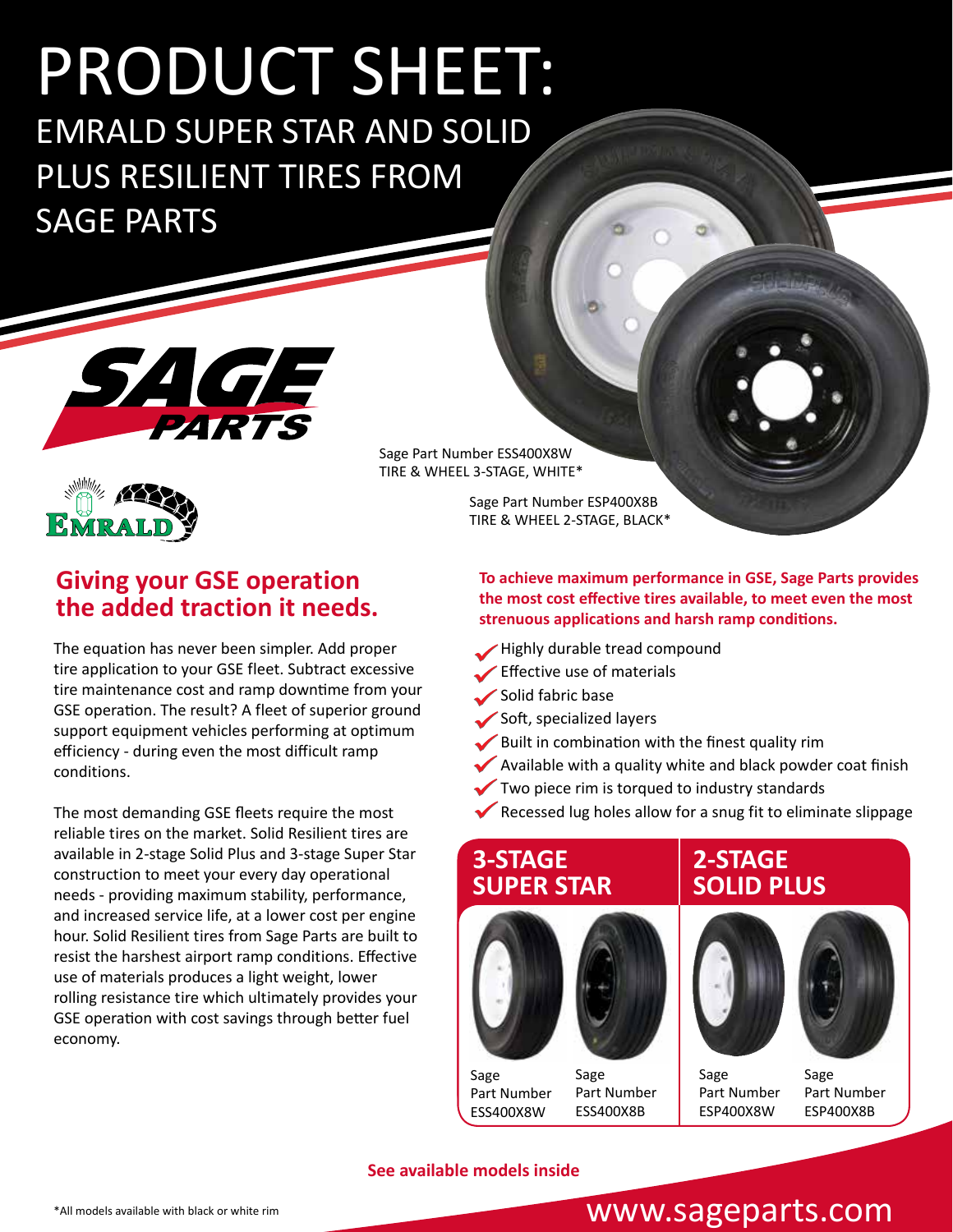# EMRALD SUPER STAR (ESS) TIRES FROM SAGE PARTS SOLID RESILIENT TIRES:

Sage Part Number ESS400X8W TIRE & WHEEL 3-STAGE, WHITE\*

# **Ready to roll. Without resistance.**

Due to their durable design and quality construction, the Super Star (ESS) tires from Sage Parts are rolling out major benefits for GSE operations around the globe. Developed through extensive research and testing by some of the largest air carriers and leading GSE manufacturers, ESS tires have become the industry standard low rolling resistance tire. The ESS tire consists of a 3-stage construction that combines quality material and innovative design, to create the finest GSE tire on the market.



The fabric base layer of the ESS tire is made up of an extremely strong, specially engineered compound that allows for positive rim adhesion - keeping the tire and rim assembly firmly in place at all times. The outer layer is made from durable compounds that are built to last. The ESS is a very low rolling resistance, light weight tire yielding better fuel efficiency and a lower cost per engine hour. The ESS was developed to perform in the toughest ramp conditions around the globe.



Sage Part Number ESS400X8B TIRE & WHEEL 3-STAGE, BLACK\*



## **FEATURES**

- Tread cap consists of natural rubber compounds
- The inner core provides for better heat dissipation and maximum cushioning
- Base material provides a solid foundation and increased stability

| <b>ASTM TEST</b>             | <b>Electric Rubber Thread</b> | <b>Cushion Resilient Center</b> | <b>Hard Fabric / Rubber Base</b> |
|------------------------------|-------------------------------|---------------------------------|----------------------------------|
| Tensile Strength (p.s.i.)    | 4,000 / 28                    | 3,600 / 25                      | $\ast$                           |
| 300% Modulus (p.s.i.)        | 2,150/15                      | 1,850/13                        | $*$                              |
| Elongation %                 | 510                           | 455                             | $\ast$                           |
| <b>Bayshore Resilience %</b> | 50                            | 60                              | $*$                              |
| Durometer (Shore A)          | 67                            | 61                              | 85                               |
| Tear Strength (p.l.i.)       | 390                           | 240                             |                                  |

\*Quality Engineered Compound Reinforced with High Tensile Nylon

# 1.877.SAGE.877 | www.sageparts.com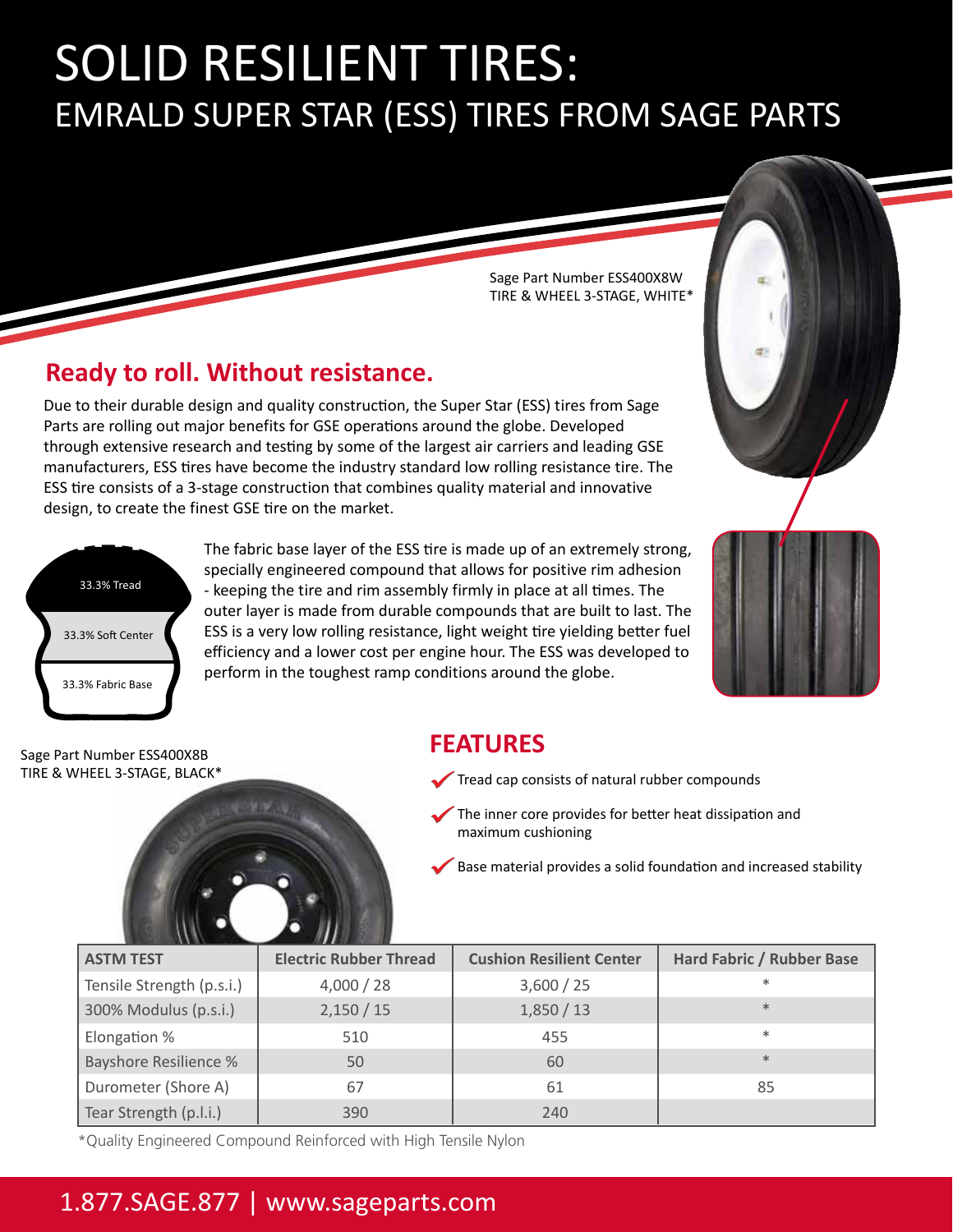# EMRALD SOLID PLUS (ESP) TIRES FROM SAGE PARTS SOLID RESILIENT TIRES:

### **A solid tire build that can handle the pressure.**

Solid Plus (ESP) tires from Sage Parts are the ideal GSE solid tire. The applications include:

- Aircraft maintenance stands
- Baggage carts
- Pallet dollies
- Tow bars
- Container trailers
- Crew stands
- Air starts
- And many other applications

The innovative 2-stage design uses the same firm fabric base as the three-stage Super Star (ESS) tire, creating a stable and reliable solution for both standard and<br>. low frequency operations.

| <b>ASTM TEST</b>             | <b>Electric Rubber Thread</b> | <b>Hard Fabric / Rubber Base</b> |  |
|------------------------------|-------------------------------|----------------------------------|--|
| Tensile Strength (p.s.i.)    | 3,300                         | $\ast$                           |  |
| 300% Modulus (p.s.i.)        | 2,300                         | $*$                              |  |
| Elongation %                 | 450                           | $\ast$                           |  |
| <b>Bayshore Resilience %</b> | 42                            | $*$                              |  |
| Durometer (Shore A)          | 70                            | 85                               |  |
| Tear Strength (p.l.i.)       | 300                           | $*$                              |  |

\*Quality Engineered Compound Reinforced with High Tensile Nylon

# **FEATURES**

- Versatile use over a variety of GSE vehicles
- Durable fabric base increases efficiency and stability
- Sturdy build decreases maintenance needs and extends service life
- Available in a variety of standard sizes and rim widths

Sage Part Number ESP400X8W TIRE & WHEEL 2-STAGE, WHITE\*







Sage Part Number ESP400X8B TIRE & WHEEL 2-STAGE, BLACK\*

# 1.877.SAGE.877 | www.sageparts.com